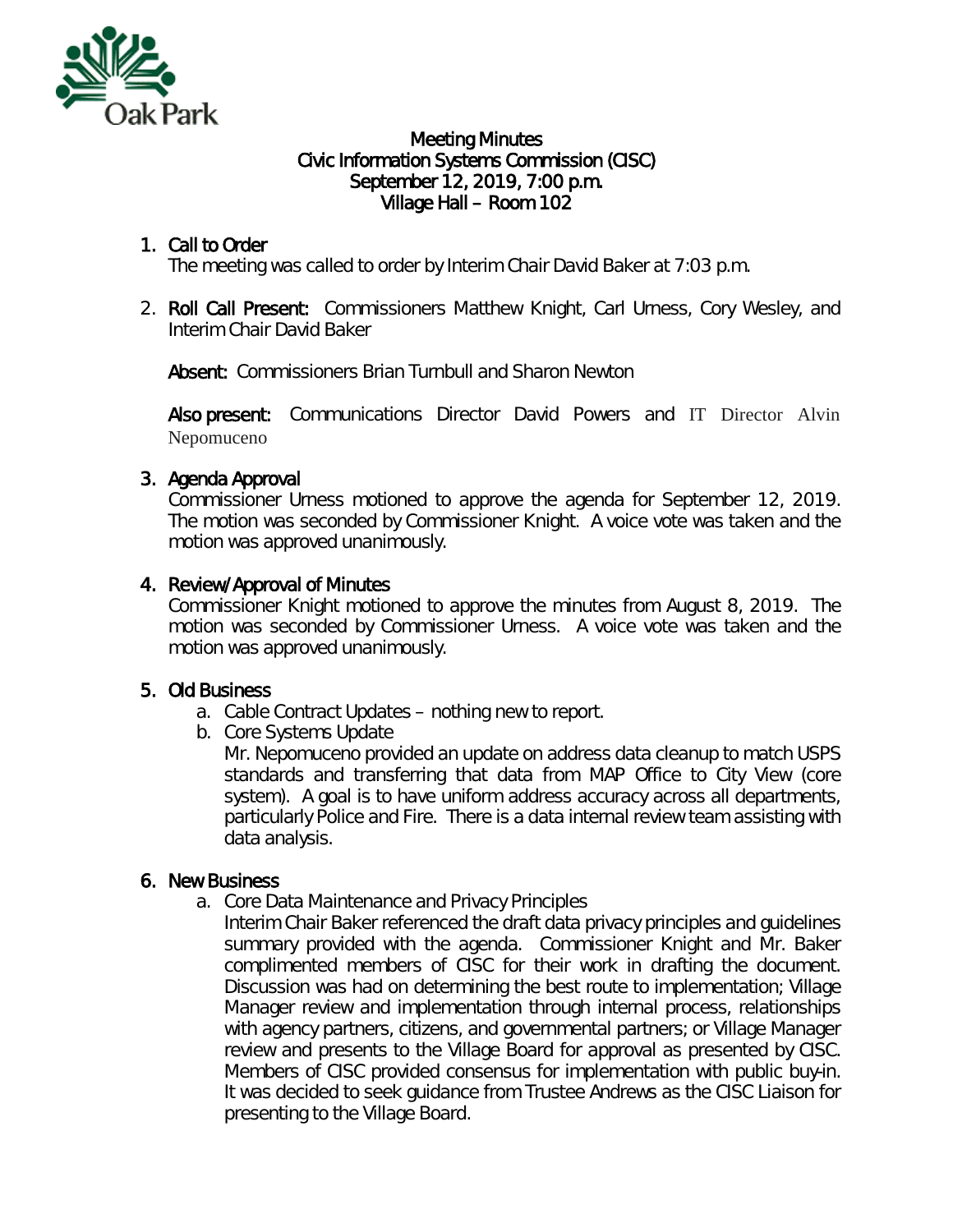

Commissioner Knight motioned to approve the proposed data privacy principles and guidelines as presented. Commissioner Wesley seconded the motion. A voice vote was taken and the motion was approved unanimously.

### b. 2020 Work Plan Adoption

Interim Chair Baker presented a rough draft 2020 Work Plan after compiling suggestions from members of CISC and Trustee input. It is Mr. Baker's intention to utilize a Specific, Measureable, Attainable, Relevant, Timely goal writing framework. Members of CISC discussed topics to determine priorities for the 2020 Work Plan. Topics discussed:

- Website upgrade or redesign Mr. Powers has put before the Village Board preliminary discussion for the 2020 budget cost to upgrade the server or revamp the website with the opportunity to utilize intuitive host software. Members of CISC provided utilize intuitive host software. consensus that they would request an RFP to identify all best software options.
- Survey Identify questions that could potentially assist with  $\mathbf{r}$ determining priority spending related to technology services. How do residents interact with the Village? What is there experience regarding response from the Village? Customer Service needs?
- Open Data Trustee Andrews has expressed desire for an open data portal for FOIA responses that could potentially increase access to information and thereby reduce redundant requests. There was discussion for need to identify potential privacy concerns related to an open data portal. What could be learned from those concerns could lead best practices when collecting data and limit need for redaction. Might require the need for training.
- Smart Cities preparation might require the need for a consultant.
- Multi-Unit Dwelling Internet Contracts identify need for policies that promote competitive rates and choices for service.
- 5G Research value of 5G service versus potential concerns and risks.
- Budget Review Commissioner Knight expressed the desire to a. review IT budget requests and actuals. Commissioners can choose to review past year budgets in their entirety on the Village website.
- Ransomware Members of CISC discussed how the Village protects  $\mathbf{L}^{\text{max}}$ itself from potential ransomware attacks, what redundancies exist to preserve data, what internal processes and policies protect the Village from viruses and handle IT support.
- Fiber Mr. Nepomuceno provided an update regarding ongoing conversations between the Village Manager and D97 Superintendent. Interim Chair Baker expressed the importance that CISC prepare a comprehensive justification to the Village Board for the expense of investing in Fiber. The justification should include